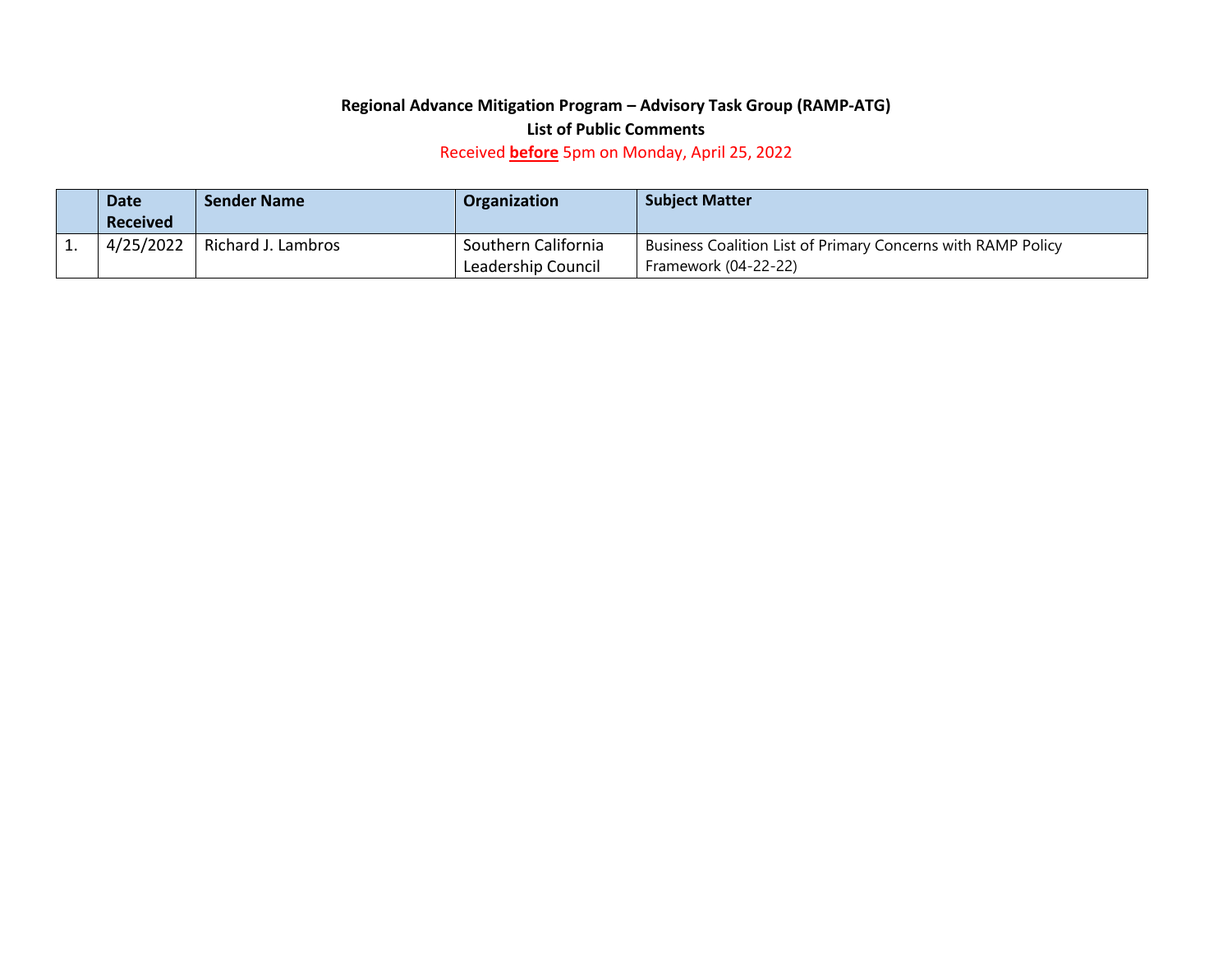| From:               | Richard Lambros <rlambros@southerncaliforniagroup.com></rlambros@southerncaliforniagroup.com> |  |
|---------------------|-----------------------------------------------------------------------------------------------|--|
| Sent:               | Monday, April 25, 2022 11:25 AM                                                               |  |
| To:                 | <b>SCAG Green Region</b>                                                                      |  |
| Cc:                 | Kome Ajise; Darin Chidsey; Sarah J. Jepson                                                    |  |
| Subject:            | Business Coalition - Shortlist of Concerns Regarding the Draft RAMP Policy Framework          |  |
| <b>Attachments:</b> | Business Coalition List of Primary Concerns with RAMP Policy Framework (04-22-22).pdf         |  |

Kome and Greenprint Team,

The Southern California Business Coalition, made up of approximately 30 key regional and statewide business organizations, has three primary concerns with the draft of the proposed RAMP Policy Framework, which are attached. Thank you for your consideration of these in advance of tomorrow's meeting of the RAMP ATG.

Best, Rich

**Richard J. Lambros** | Managing Director **Southern California Leadership Council** 444 S. Flower Street, 37th Floor, Los Angeles CA 90071 **T**: (213) 236-4810| **M**: (909) 225-0095 | **F**: (213) 622-7100 **E**: rlambros@southerncaliforniagroup.com | **W:** www.socallc.org



PLEASE CONSIDER THE ENVIRONMENT BEFORE PRINTING THIS EMAIL